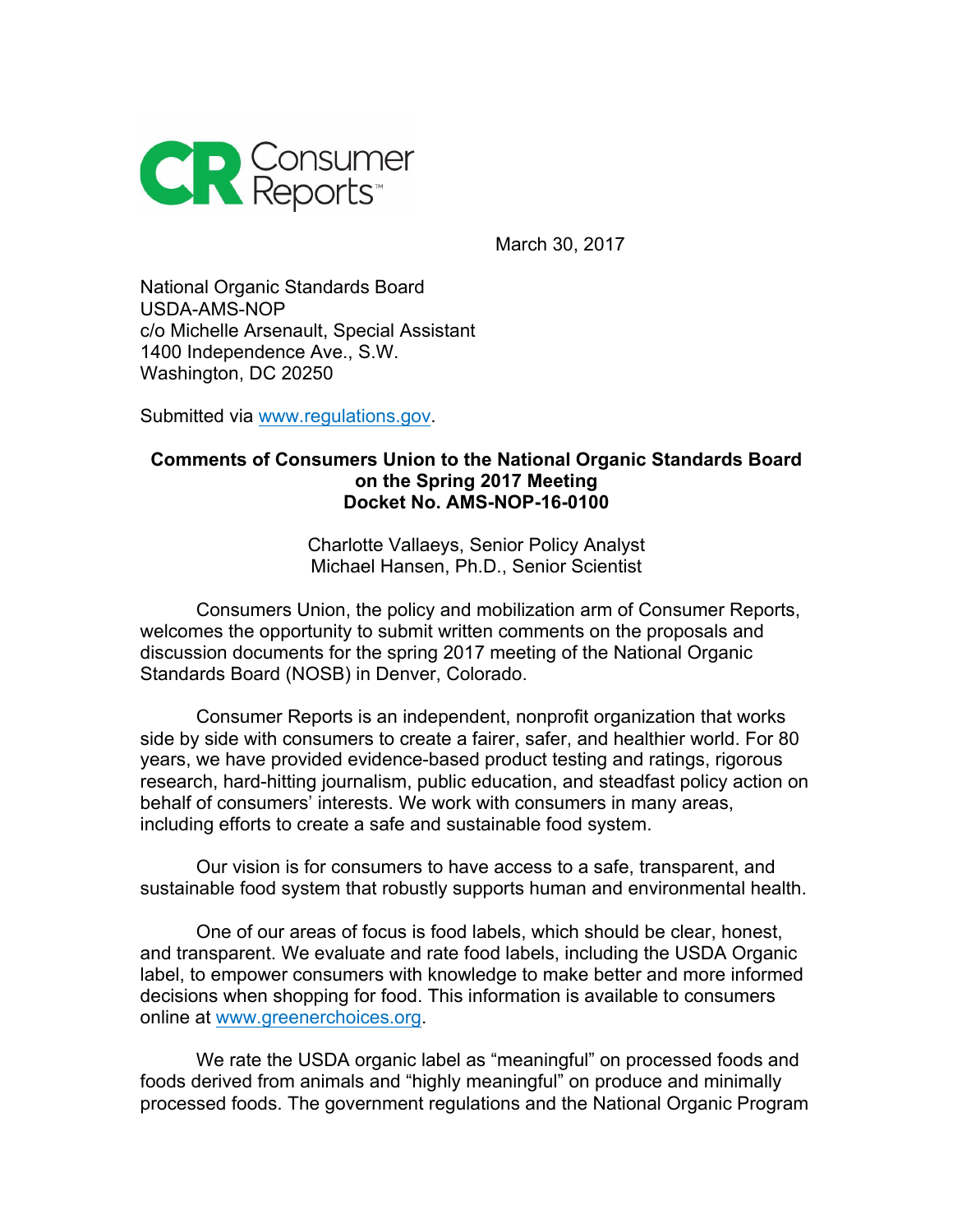at the USDA have fostered the growth of an alternative food production system backed by regulations that protect human health and the environment.

In the federal organic regulations and in USDA educational materials, organic production is defined as a system that integrates "cultural, biological, and mechanical practices that foster cycling of resources, promote ecological balance, and conserve biodiversity." <sup>1</sup> The standards should assure consumers that organic farms adopt these practices and achieve these goals.

In our publications, both print and online, we point out to consumers the value of the USDA Organic label when shopping for food. When this organic label falls short, we advocate for the USDA and the NOSB to strengthen the standards.

In many ways, our vision for a safer and more sustainable food system aligns with the organic system. The USDA Organic label communicates to consumers that the food was produced on a farm that adheres to a comprehensive set of government standards designed to support a system of sustainable agriculture. The integrity of the organic label is worth protecting and, where warranted, its standards should be improved. This is why the work of the National Organic Standards Board is so important, and why we appreciate your work and dedication to the organic label.

 $1$  §205.2 and USDA fact sheet: Agricultural Marketing Service's National Organic Program. Available online: www.ams.usda.gov/sites/default/files/media/About%20the%20National%20 Organic%20Program.pdf.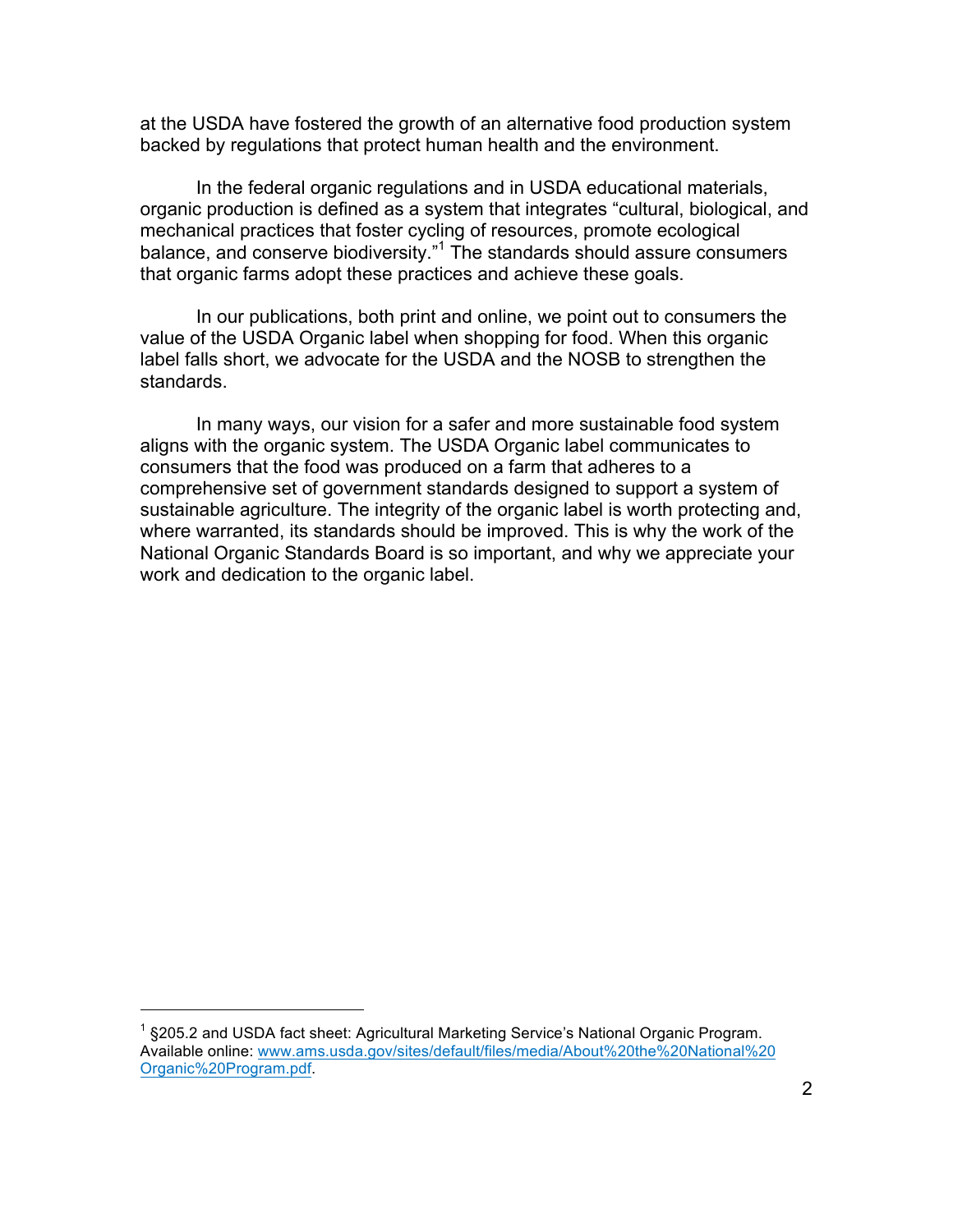## **Table of Contents**

| PRESERVING THE INTEGRITY OF THE ORGANIC LABEL                    | 3                |
|------------------------------------------------------------------|------------------|
| <b>MEETING CONSUMER EXPECTATIONS - SURVEY DATA</b>               | 3                |
| <b>MATERIAL REVIEW - THE IMPORTANCE OF OFPA CRITERIA</b>         | $\boldsymbol{4}$ |
| <b>ESSENTIALITY</b>                                              | 4                |
| <b>HANDLING SUBCOMMITTEE</b>                                     | 5                |
| <b>SUNSET REVIEW: SODIUM PHOSPHATE</b>                           | 5                |
| <b>PETITION: L-METHIONINE</b>                                    | 6                |
| <b>PETITION: SHORT DNA TRACERS</b>                               | 7                |
| <b>PROPOSAL: MARINE ALGAE LISTINGS</b>                           | 9                |
| <b>PROPOSAL: ANCILLARY SUBSTANCES IN CELLULOSE</b>               | 9                |
| <b>DISCUSSION DOCUMENT: BPA IN PACKAGING</b>                     | 11               |
| <b>LIVESTOCK SUBCOMMITTEE</b>                                    | 11               |
| <b>ANTIBIOTIC USE IN ORGANIC HATCHERIES</b>                      | 11               |
| <b>CERTIFICATION, ACCREDITATION, AND COMPLIANCE SUBCOMMITTEE</b> | 12               |
| <b>DISCUSSION DOCUMENT: CONVERTING NATIVE ECOSYSTEMS</b>         | 12               |
| <b>MATERIALS/GMO SUBCOMMITTEE</b>                                | 12               |
| <b>EXCLUDED METHODS TERMINOLOGY</b>                              | 12               |
| <b>CONCLUSION</b>                                                | 14               |

## **Preserving the Integrity of the Organic Label**

The value of the organic label lies in the strength of the Organic Foods Production Act (OFPA) and USDA organic regulations, which promise consumers a consistent standard for organically produced foods. OFPA and the regulations also create a meaningful process with strict limits for determining what can and cannot be used in organic food production. Proper material review by the NOSB, consistent with the process outlined in OFPA, is a critical component of ensuring the continued integrity of the organic label.

### **Meeting Consumer Expectations - Survey Data**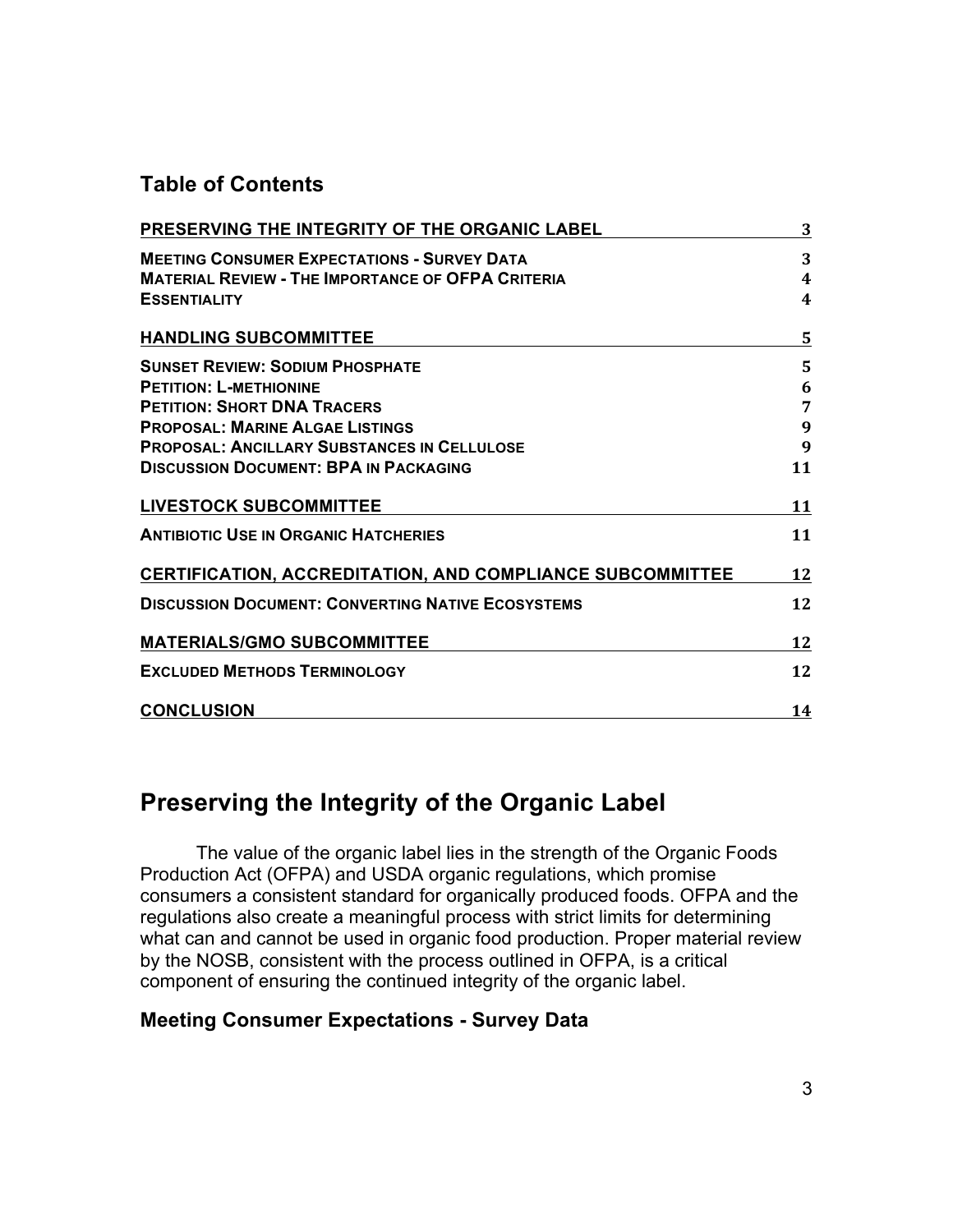At Consumer Reports, we conduct consumer surveys, which are second in size only to the U.S. Census. Our surveys are developed by the National Research Center, a research arm of Consumer Reports' National Testing and Research Center in Yonkers, N.Y. The National Research Center is comprised of highly trained social scientists and conducts more than 200 qualitative and quantitative projects annually, surveying consumers about a wide range of topics. The surveys we conduct on consumer sentiment, which we submit to NOSB, use national probability samples to accurately represent the entire U.S. population.

Like the rest of Consumer Reports, the National Research Center is free of corporate influence and advertising. Surveys are never commissioned or financed by industry. Rather, these surveys are designed by survey scientists to gather unbiased, objective information from consumers.

Our surveys show that a majority of consumers care about avoiding artificial ingredients in the foods they buy. Our 2015 nationally representative consumer survey found that this is an important objective for 79 percent of consumers. An overwhelming majority (86 percent) of consumers expect organic foods to be free from artificial ingredients and colors.

### **Material Review - The Importance of OFPA Criteria**

An overwhelming majority of consumers expect organic foods to be free from synthetic ingredients, and this expectation is rooted in the organic law and regulations. Consumers should be able to expect that any synthetic and nonorganic materials that are used in organic farming and handling have been carefully reviewed to the consistent set of criteria outlined in the Organic Foods Production Act of 1990: harmlessness to human health and the environment, essentiality for organic production, and consistency with organic farming and handling.

Consumers should also be able to expect that organic farmers and handlers are using only synthetic and non-organic materials that meet **all** criteria in OFPA.

We urge the NOSB to review each material, both those that are petitioned and those that are up for sunset review, to OFPA criteria and to ensure that all criteria are met. While other considerations may be of interest to some stakeholders, such as whether certain products will need to be reformulated or whether a certain material is useful to some food processors, these considerations are not OFPA criteria.

#### **Essentiality**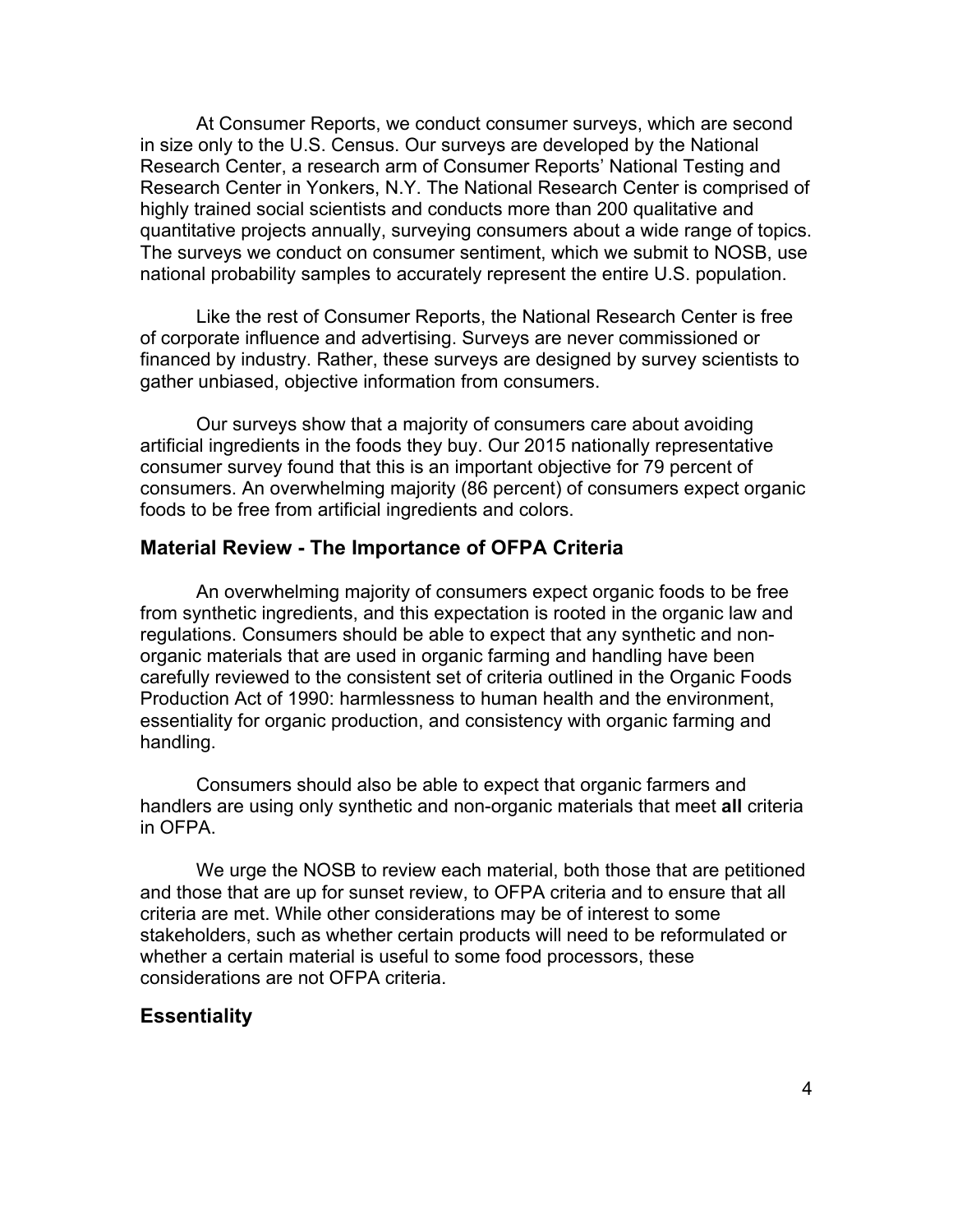One criterion in OFPA for materials review is essentiality, or necessity. It is important for the NOSB to consider the difference between materials that are necessary to the production of an organic product (such as yeast in bread and bacterial cultures in yogurt) and materials that are convenient or useful but not necessary, such as sodium phosphate.

Too often, the use of a particular material by at least one food handler is considered to satisfy the criterion of essentiality or necessity. We disagree. A material should only meet the criterion if it is actually essential or necessary to the production of an organic version of a certain product.

In our 2016 consumer survey, we specifically asked consumers about essentiality, and 70 percent responded that the USDA should not permit the use of non-organic ingredients in organic food production if the ingredient is not deemed essential.

For the spring 2017 meeting, we urge the board to consider this when evaluating the petition for short DNA tracers and the sunset review of sodium phosphate. Neither of these substances is necessary for the production of organic foods.

## **Handling Subcommittee**

 

#### **Sunset Review: Sodium Phosphate**

We do not support the relisting of sodium phosphate, due to human health concerns and a lack of essentiality. We previously expressed our concern with the human health impacts of phosphate food additives in our fall 2015 and spring 2016 comments.

We noted in those comments the recent findings that a high intake of phosphorus is associated with negative impacts on bone health, kidney health, and heart health. $2$  Research also shows that phosphate food additives are more readily absorbed during digestion and lead to a higher phosphorus load, compared with phosphorus found naturally as a component of foods. $3$ 

 $2$  Guiterrez, O.M. (2013) The connection between dietary phosphorus, cardiovascular disease and mortality: where we stand and what we need to know. Adv. Nutr. 4: 723-729. doi:10.3945/an.113.004812.

 $3$  Ritz, E., Hahn, K. et al (2012) Phosphate additives in food—a health risk. Dtsch Arztebl Int 109(4):49–55. doi:"10.3238/arztebl.2012.0049.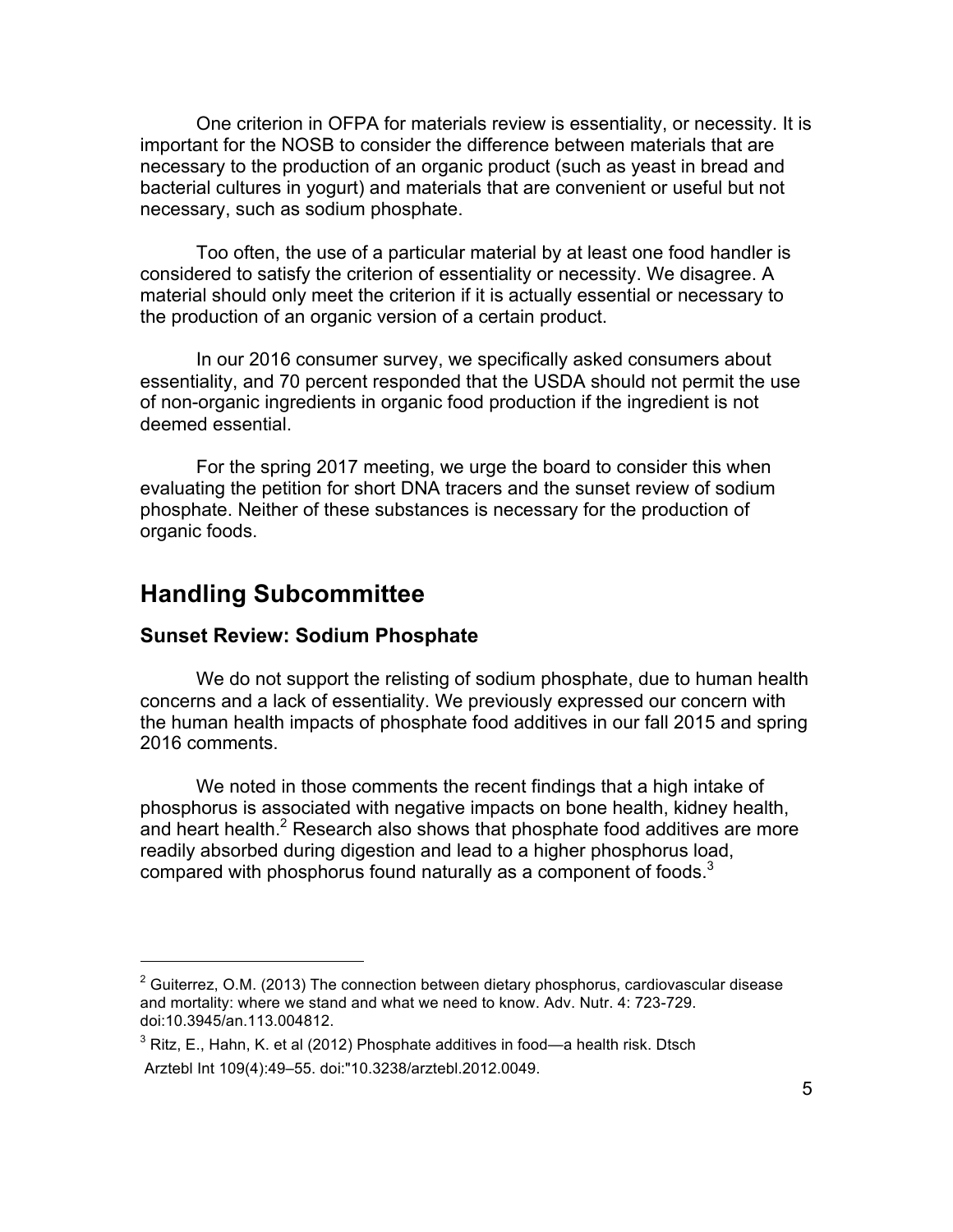No single, isolated phosphate food additive, including sodium phosphate, can be implicated as an isolated risk factor; rather, it is the widespread use of phosphate food additives that gives rise to human health concerns.

Phosphate food additives, as a category, fail to meet the human health criterion in OFPA. Each individual phosphate food additive, therefore, should be reviewed on the basis of essentiality in organic food production.

If a product can be made without a phosphate food additive, it is not essential. The prohibitions on sodium phosphate in European, Japanese, Codex, and IFOAM standards strongly suggest that sodium phosphate is not essential in the production of organic foods.

We urge the NOSB to remove sodium phosphate from the National List.

#### **Petition: L-methionine**

We are not opposed to adding L-methionine to the National List with the annotation, "For use in nutritionally complete pediatric enteral formulas based on soy protein." L-methionine is an essential amino acid, and pediatric soy-based enteral formulas would be nutritionally deficient without it.

L-methionine already is used in products labeled organic. It is not appropriate to consider L-methionine as an allowed synthetic under the "nutrient vitamins and minerals" listing, because L-methionine is an amino acid, not a vitamin or mineral. We have long argued that the "nutrient vitamins and minerals" listing has been inappropriately interpreted by the National Organic Program (NOP) in the past and has led to the use of synthetic nutrients that should be individually reviewed by the NOSB and approved by the NOP before use in organic foods. The petition for L-methionine, with a narrow annotation to restrict its use to products in which it is essential for nutritional reasons, is appropriate.

The NOSB should encourage other manufacturers who wish to use synthetic or non-organic nutrients in organic foods to petition for the inclusion of those that are not already individually listed on the National List.

Furthermore, we urge the NOSB to continue working toward a resolution of the "nutrient vitamins and minerals" listing. The Handling Subcommittee shared a discussion document for public review prior to the spring 2016 meeting and gathered public comment on the best option for an annotation change. This issue was not on the agenda for the fall 2016 meeting and is again not on the agenda for the spring 2017 meeting. We hope that the new board members will become familiar with this topic and its history and work toward a solution.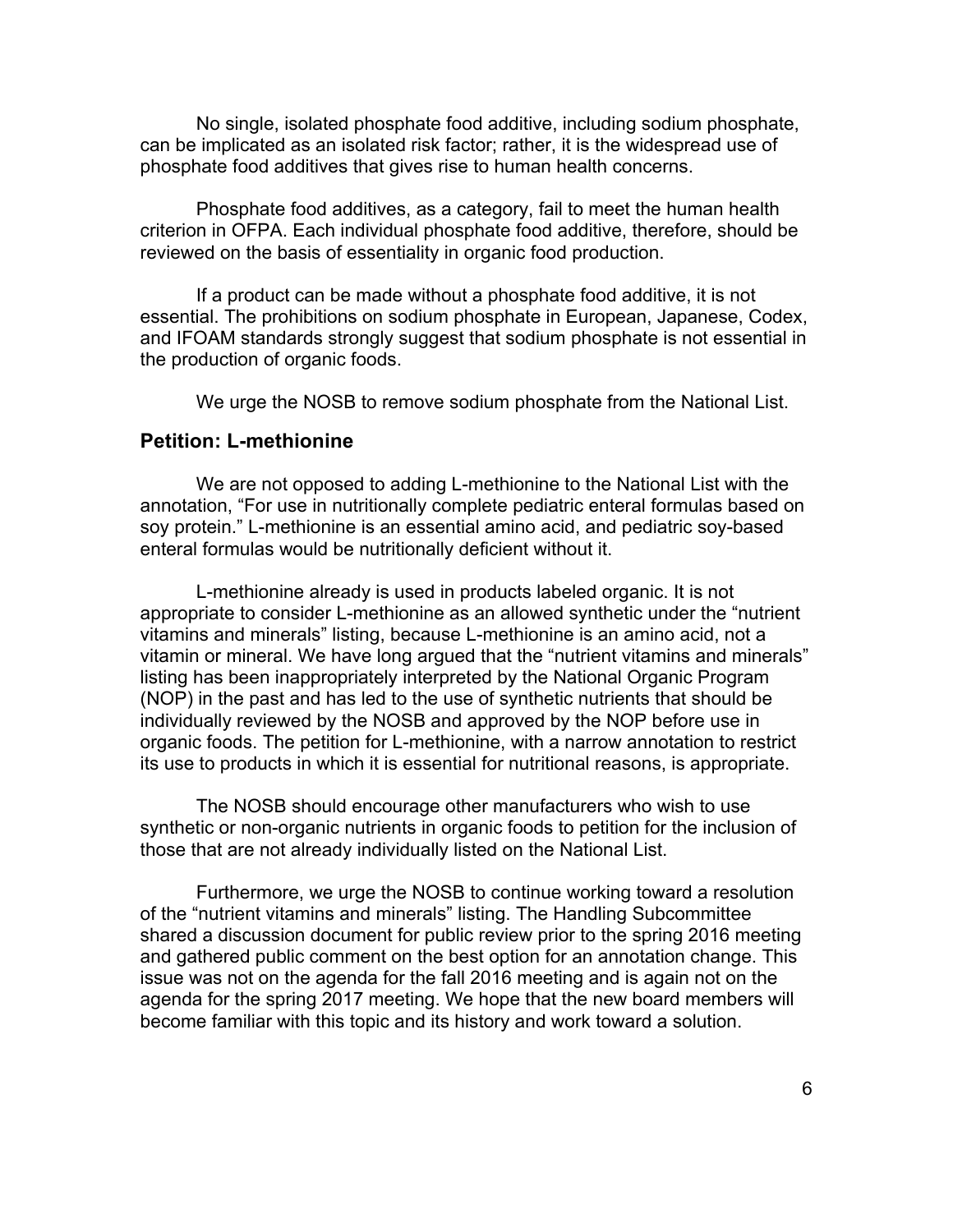The current "nutrient vitamins and minerals" listing has been used to add substances not on the National List to organic foods, including organic infant formula and baby foods. Handlers adding these non-approved materials have argued that they should be considered nutrients. Handlers adding these nonapproved materials have argued that they should be considered "nutrients" and therefore can be added to organic foods without first going through the petition and review process for synthetic materials.

We are not alone in pointing out that the interpretation of the "nutrient vitamins and minerals" listing is not appropriate. The NOP acknowledged in a public memo in 2010 that its interpretation of the current listing for "nutrient vitamins and minerals" and its annotation referencing FDA regulations is inappropriate.<sup>4</sup>

The best approach would be for the group listing for "nutrient vitamins and minerals" and its annotation referencing FDA regulations to be removed from the National List. Instead, individual nutrient additives that are necessary to the production of organic foods should be individually petitioned, reviewed, and listed only when all OFPA criteria are met.

Nature's One's petition for L-methionine, with its proposed annotation, is a good example of how individual nutrients could be petitioned to be added individually to the National List when they are deemed essential.

Many vitamins and minerals already appear individually on the National List. We urge the Handling Subcommittee to continue its work on this important issue. Vitamin A, D, B2, and B12 would need to be petitioned. Once that is done, the "nutrient vitamins and minerals" listing could be removed during the next sunset review.

#### **Petition: Short DNA Tracers**

 

We urge the board to reject the petition to add short DNA tracers to the National List because they were created using excluded methods. Short DNA tracers also do not meet OFPA criteria because they are not essential and, potentially, for raising environmental and human health concerns. We agree with the Handling Subcommittee that the petition should not be approved.

 $4$  National Organic Program. April 26, 2010. Action Memorandum for the Chairman of the National Organic Standards Board. Available at: www.ams.usda.gov/sites/default/files/media/ NOSB%20Memo%20Scope%20of%20Nutrient%20Vitamins%20and%20Mineral s.pdf.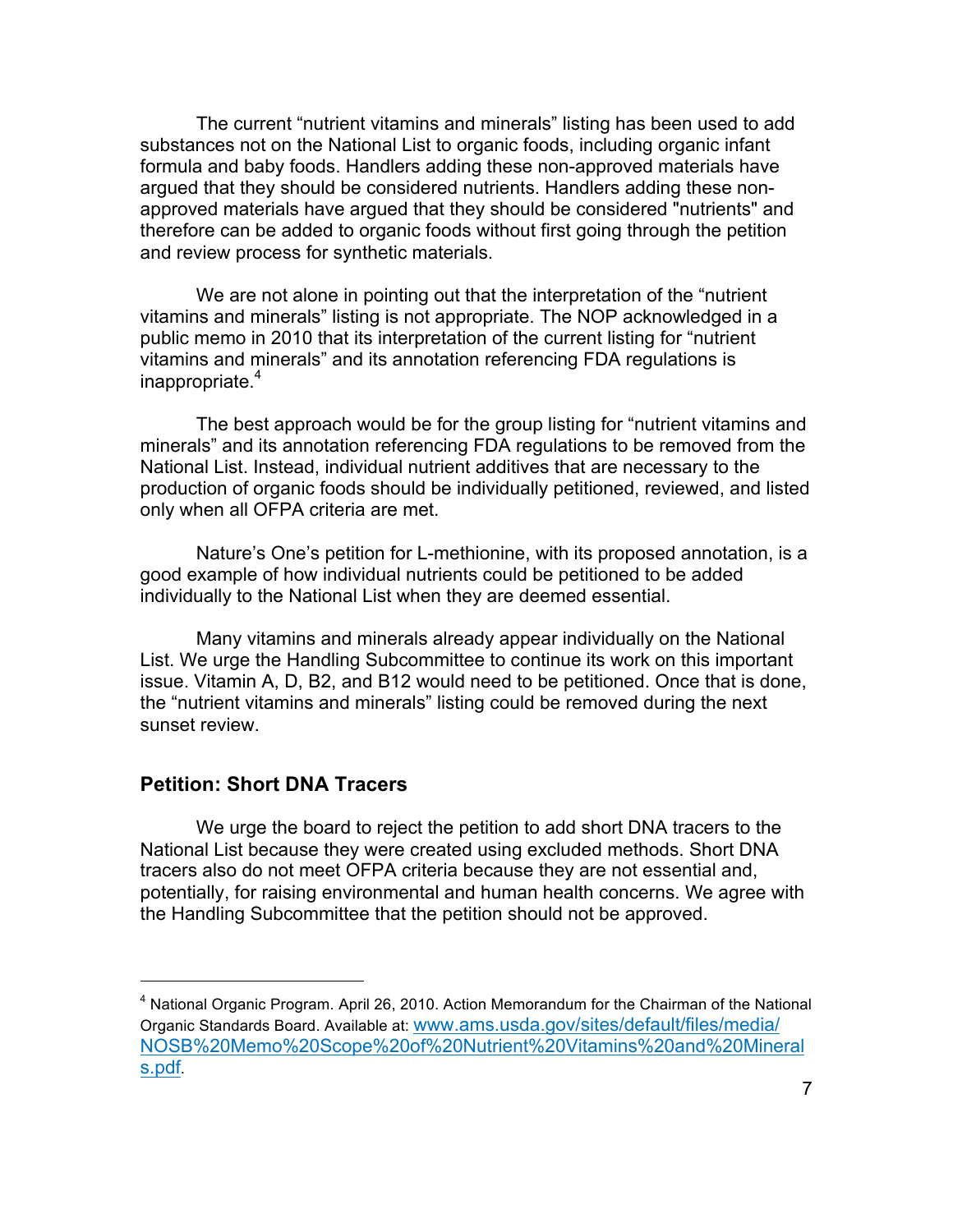The production of the short DNA sequences involves use of an excluded method. Under the changes to the excluded method terminology that were recently recommended by the board, the term "modern biotechnology" is defined, in part, as "the application of *in vitro* nucleic acid technologies." The use of polymerase chain reaction (PCR) technology to create large numbers of copies of a specific short DNA sequence clearly falls under this definition. The short DNA sequences, which consist of double-stranded DNA some 50 to 150 nucleotide base pairs in length, are clearly nucleic acids. If the double-stranded DNA was thousands of base pairs in length, it could constitute a full gene; the short DNA tracers are just much shorter sequences of double-stranded DNA, and the same methodologies are used to create both. The process of synthesizing huge numbers of these short double-stranded DNA sequences thus entails the use of an *in vitro* nucleic acid technique and should be considered an excluded method.

Short DNA tracers also fail the essentiality criterion since they are not necessary to the production or handling of the agricultural product. While short DNA tracers may facilitate traceability of organic products, they clearly are not necessary for their production, since organic products are presently being produced without use of the short DNA tracers. In addition, there are other forms of traceability that would not involve changes to the food itself.

In terms of environmental impacts and human safety, rather than present studies that demonstrate evidence of a lack of potential environmental or human health harms, SafeTraces simply quotes others that presume short DNA sequences are safe.

SafeTraces received a No Questions Letter from the FDA in August 2014 in response to its submitted GRAS (Generally Recognized as Safe) Notification letter. FDA's main rationale for not questioning the safety of the short DNA sequences appears not to have been based on scientific studies but, rather, "based on its ubiquity in food, FDA concluded that *nucleic acids themselves do not raise safety concerns*. … Moreover, the small size of the *nucleic acids involved would not ordinarily be expected to remain after digestion or be biologically active.*" (Italics added.)

However, recent studies have shown that very short pieces of RNA (a nucleic acid), known as micro-RNA (miRNA) or silent interfering RNA (siRNA), can not only survive digestion, but can also survive biological effects.<sup>5</sup> One feeding study found that specific plant miRNA survived digestion and had an

 $<sup>5</sup>$  Kukasik A and P Zielenkiewicz. 2017. Plant MicroRNAs—Novel Players in Natural Medicine?</sup> *International Journal of Molecular Sciences*. At: www.mdpi.com/1422-0067/18/1/9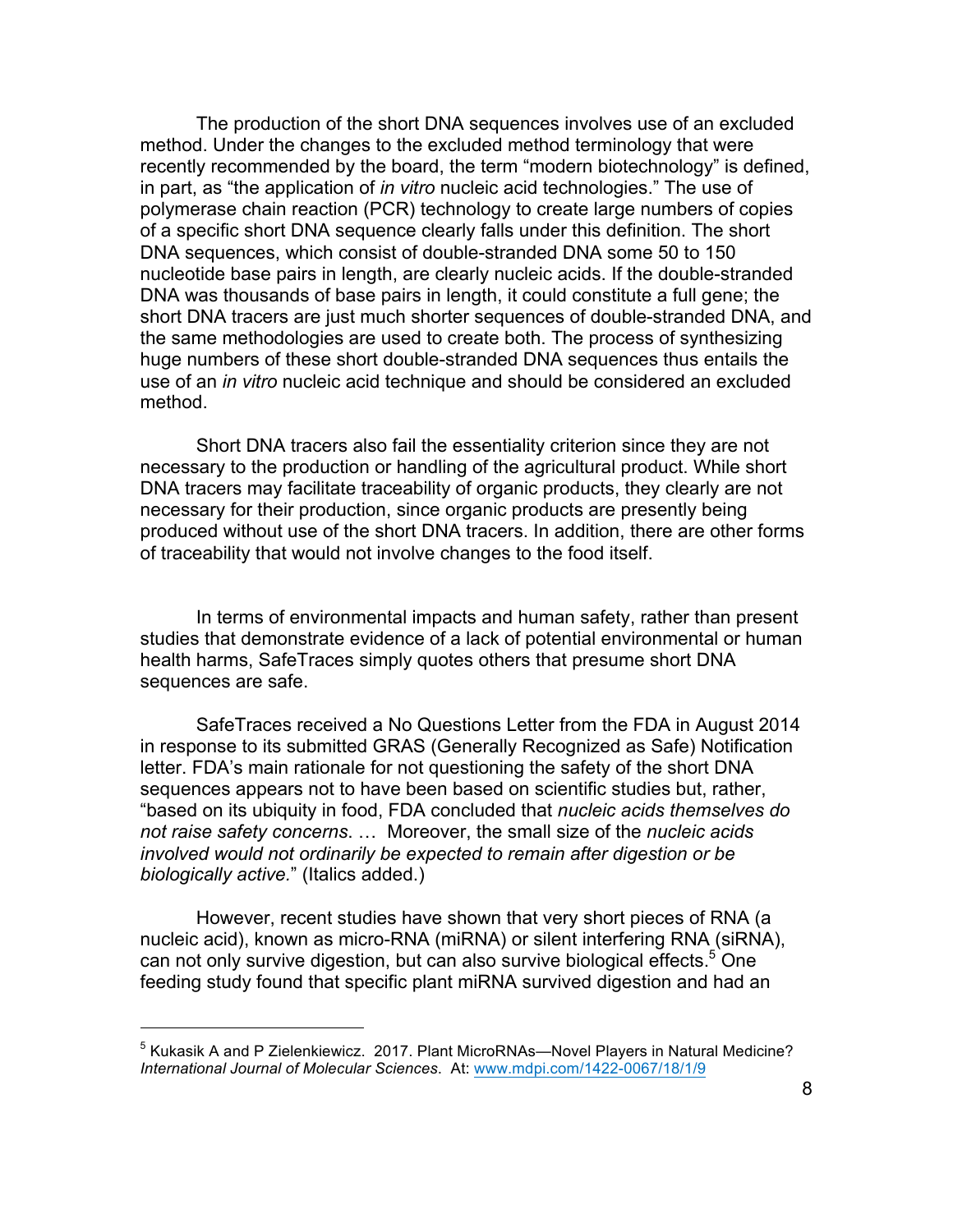effect on gene expression in animals.<sup>6</sup> Another study summarized more recent work and called for specific risk assessments for genetically engineered plants or products containing small double-stranded RNAs.<sup>7</sup>

Indeed, the Environmental Protection Agency's (EPA) Federal Insecticide, Fungicide, and Rodenticide Act (FIFRA) Scientific Advisory Panel (SAP) investigated miRNAs in 2014 and concluded that they represent an issue that deserves further scrutiny as to the potential environmental and human health impacts.<sup>8</sup> Thus, the FDA's letter to SafeTraces should not necessarily be interpreted to be a sufficiently-researched, informed conclusion of safety. Similar studies have not been done with short sequences of DNA, so we do not know whether they can have similar impacts. Until such safety studies are done with short DNA sequences, it should not be assumed that they have no safety or environmental impacts.

#### **Proposal: Marine Algae Listings**

We support the effort to clarify and annotate the marine algae listings through use of Latin binomials. However, we do not support the first proposal, which only uses class names, and would therefore use identical annotations for agar-agar and carrageenan, which belong to the same class.

Since the board voted to remove carrageenan from the National List, we are concerned that this proposal may lead to the continued use of carrageenan under a different name.

Specifically, we urge the board to clarify that the annotations should specify the genus and species, where appropriate. For agar-agar, the annotation should specify "from genus Gelidium, Gracilaria, Pterocladia, or Gelidiella."

#### **Proposal: Ancillary Substances in Cellulose**

 

We appreciate the Handling Subcommittee bringing forward additional ancillary substances that were identified after the sunset review of cellulose at

<sup>8</sup> EPA. 2014. RNAi Technology: Program Formulation for Human Health and Ecological Risk Assessment. SAP Minutes Number 2014-02. At: www.epa.gov/sites/production/files/2015- 06/documents/012814minutes.pdf.

 $6$  Zhang L, Hou d, Chen X, Li D, Zhu L, Zhang Y, Li J, et al. 2012. Exogenous plant MIR168a specifically targets mammalian LDLRAP1: evidence of cross-kingdom regulation by microRNA. *Cell Research* 22 (1): 107-26. At: www.ncbi.nlm.nih.gov/pmc/articles/PMC3351925/

 $^7$  Heinemann JA, Agapito-Tenfen SZ and JA Carman. 2013. A comparative evaluation of the regulation of GM crops or products containing dsRNA and suggested improvements to risk assessments. *Environment International* 55: 43-55. At: www.sciencedirect.com/science/article/pii/S0160412013000494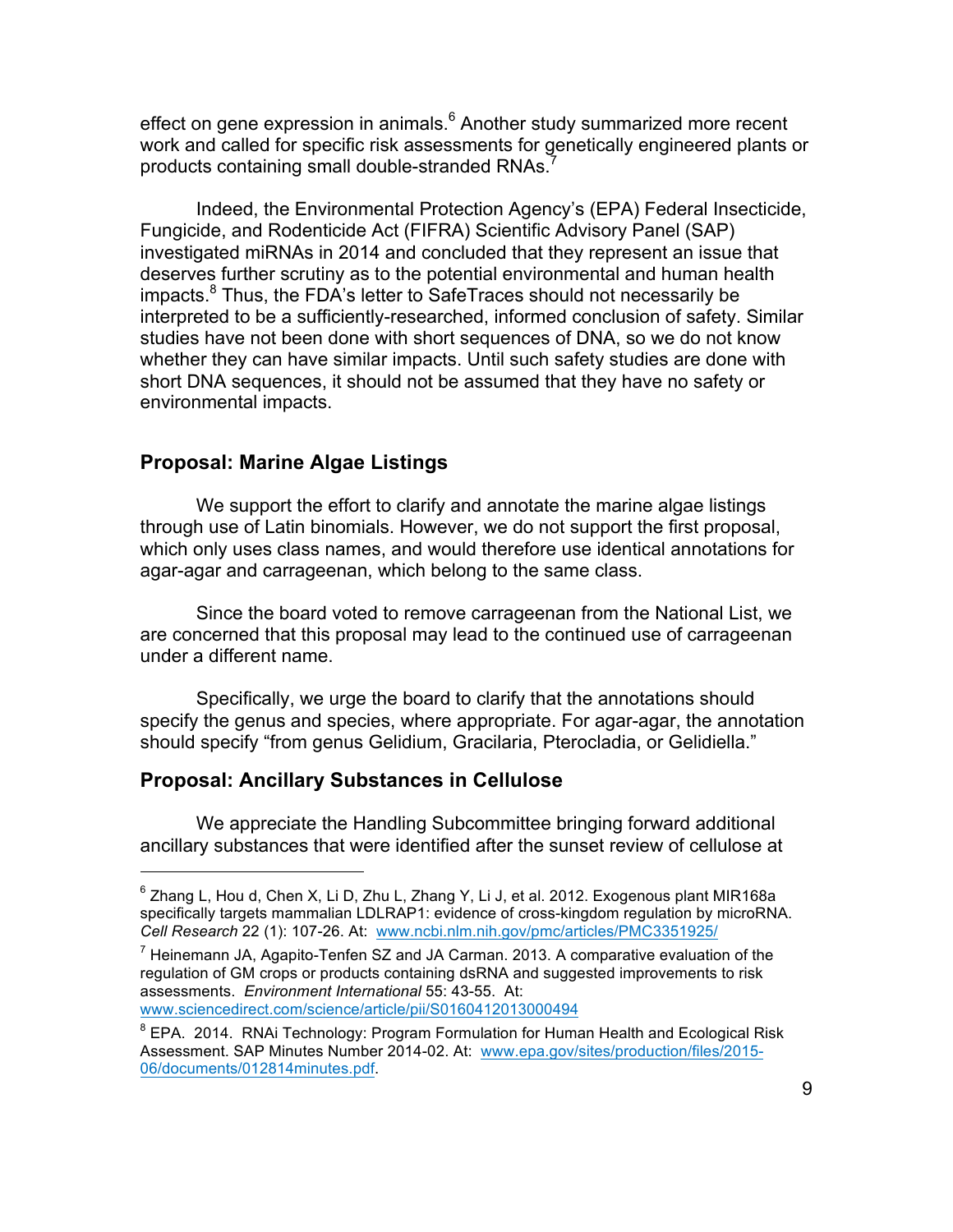the fall 2016 meeting in St. Louis. The transparency that comes with a review of ancillary substances during sunset review is valuable.

Some of the materials identified as ancillary substances in cellulose raise concerns, such as kymene and vinyl chloride. If these materials are indeed used as ingredients in cellulose, it means that vinyl chloride and kymene could appear as unlisted ingredients in organic foods containing cellulose.

According to the MSDS for kymene, it is a hazardous substance that may cause cancer. Vinyl chloride is a classified as Group 1 (carcinogenic to humans) by the International Agency for Research on Cancer. These materials may pose danger to humans, and their use in the production of organic foods should be reviewed.

This is why we continue to argue that OFPA requires that *all* ingredients in certified organic foods must either be produced in accordance with the federal organic standards or must appear on the National List of Approved and Prohibited Substances.

If the NOSB chooses not to take this approach, it should, at the very least, specify that kymene and vinyl chloride are not allowed as ancillary substances for cellulose in organic foods.

For the benefit of new NOSB members, our position on ancillary substances, as outlined in our spring 2014 written comment, is repeated below.

According to the Organic Foods Production Act (OFPA) of 1990:

#### *SEC. 2111. [7 U.S.C. 6510] HANDLING.*

*(a) IN GENERAL.—For a handling operation to be certified under this title, each person on such handling operation shall not, with respect to any agricultural product covered by this title—*

*(1) add any synthetic ingredient not appearing on the National List during the processing or any postharvest handling.*

OFPA does not distinguish between "ingredients" and "other ingredients" or "ancillary ingredients." Quite simply, any synthetic ingredient not appearing on the National List shall not be added to organic products during processing or any post-harvest handling.

OFPA also specifies that the National List "shall contain an itemization, by specific use or application, of each synthetic substance permitted" (Sec. 2118 [7 USC 6517]).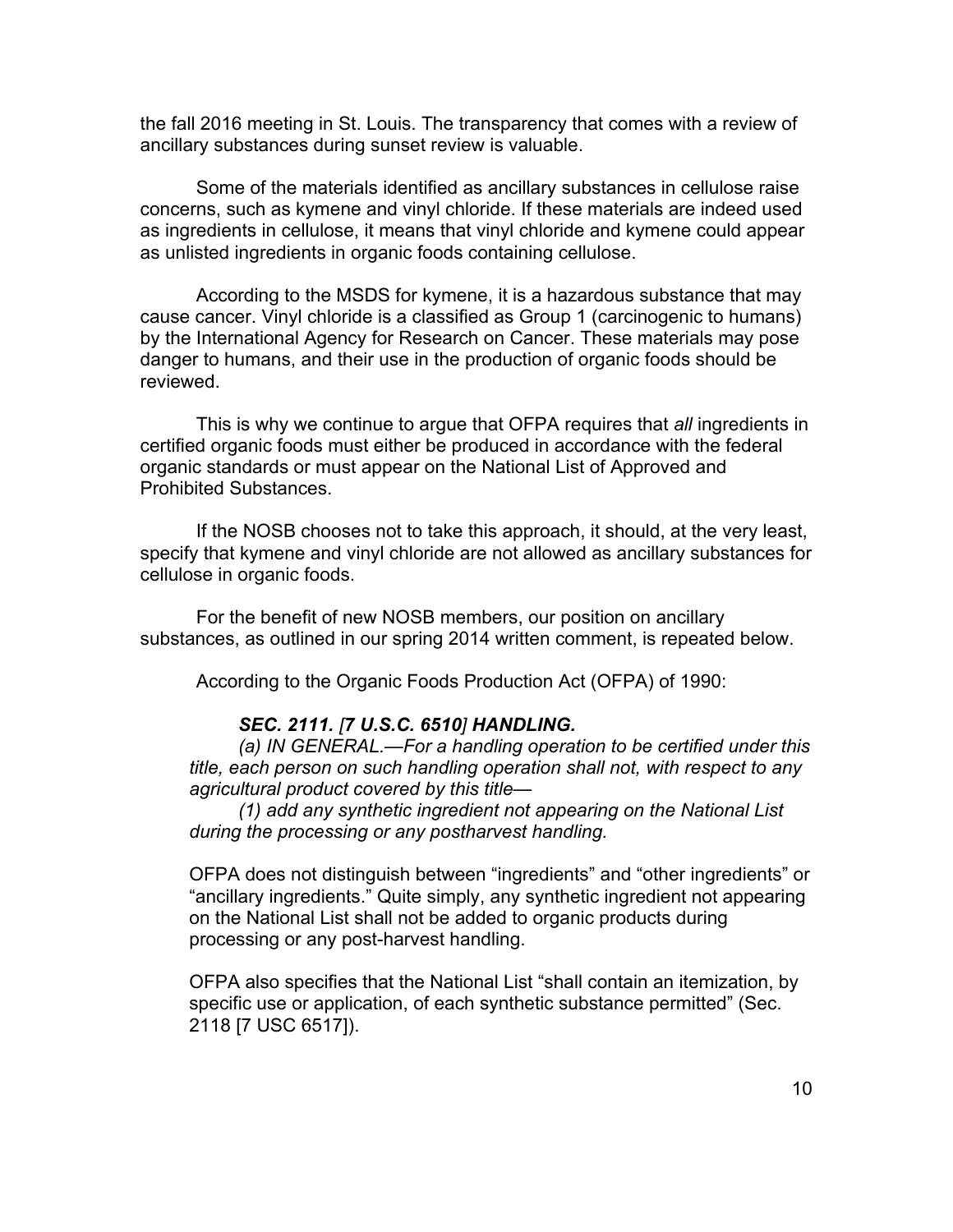The National List is for single substances, not formulated multi-ingredient products. All non-organic ingredients and substances used in organic production must be on the National List.

### **Discussion Document: BPA in Packaging**

The Handling Subcommittee writes, "organic food should be produced in a way that minimizes exposure to toxic materials in any form." We agree, and we appreciate the subcommittee's work to develop a discussion document on the topic of bisphenol A (BPA) in packaging materials.

We will not be submitting comments on this topic prior to the March 30 deadline, because we need more time to review the discussion document and develop our comments.

## **Livestock Subcommittee**

### **Antibiotic Use in Organic Hatcheries**

Eliminating the routine use of antibiotics in healthy food animals is a top priority for Consumer Reports. While the organic standards prohibit the routine use of antibiotics, there is an exception: The Organic Foods Production Act of 1990 allows for the use of antibiotics in chicks prior to day two of life because it exempts day-old chicks from organic management.<sup>9</sup>

We wrote to Secretary Vilsack in January 2014 and June 2015, requesting a clear prohibition on antibiotics at all stages of life for all farm animals used in organic food production. Vilsack responded in August 2015, writing that the USDA will be requesting that NOSB give a recommendation for antibiotic use in day-old chicks.

We continue to urge the Livestock Subcommittee to take action on this issue. From last year's Livestock Subcommittee meeting notes, it appears that the subcommittee is waiting for additional input from the NOP before starting to address this issue.

We recognize certain OFPA limitations concerning day-old poultry; however, the OFPA provision exempting day-old poultry from organic production standards does not prohibit the application of individual aspects of the organic standards. Instead, the provision merely states that organic standards cannot be required for day-old poultry as a whole. Prohibiting the administration of

 $9^9$  7 U.S.C. § 6509(e)(1).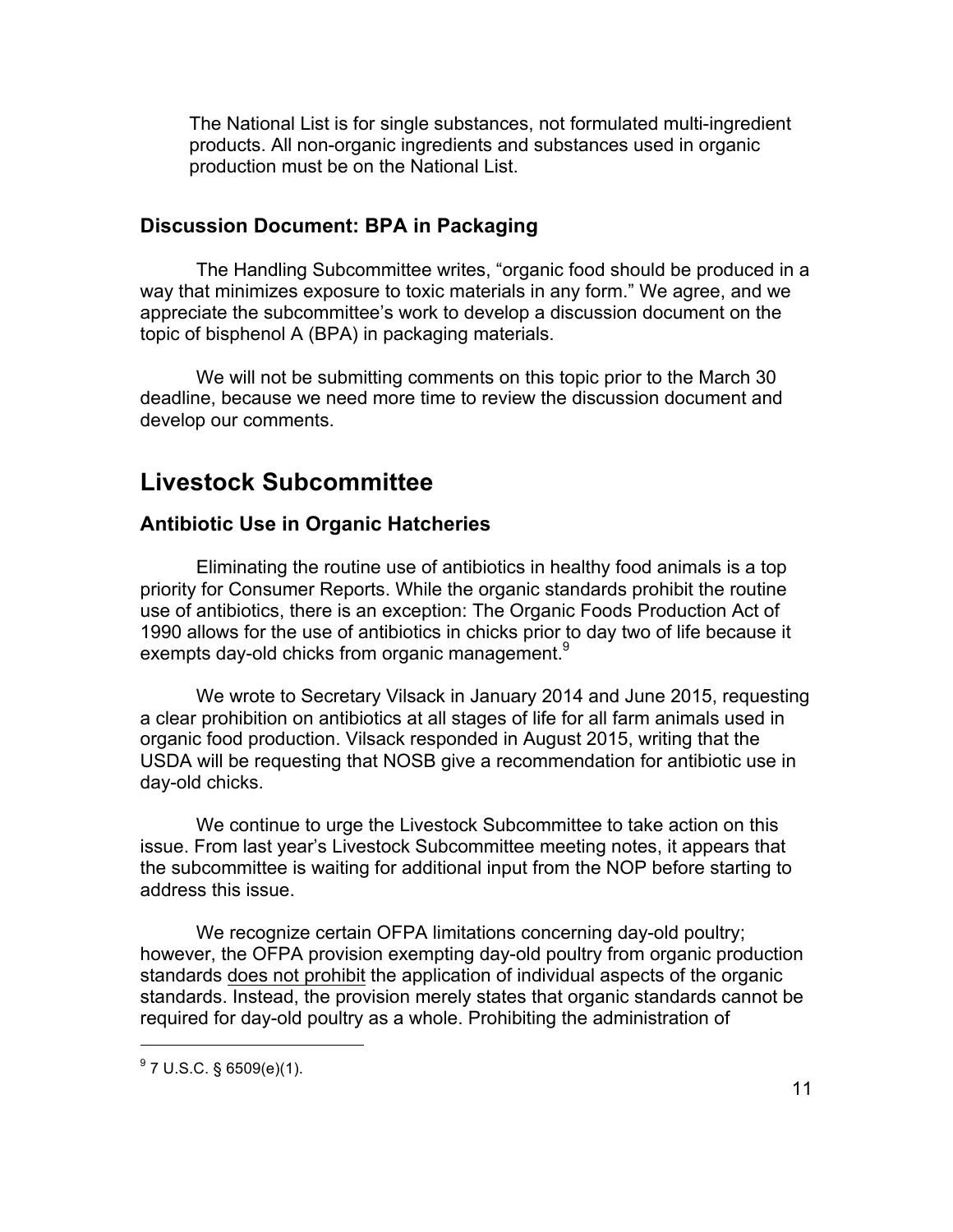antibiotics to day-old chicks, or *in ovo*, does not amount to a requirement that these products adhere to organic production standards across the board. Rather, it adds a singular requirement that would satisfy a key purpose of OFPA concerning consumer assurance and organic consistency, as well as other mandatory labeling standards under separate acts.

Therefore, the OFPA exemption for day-old chicks from organic management does not prevent the NOSB from recommending a prohibition on all antibiotic use in organic poultry production.

We strongly urge the NOSB's Livestock Subcommittee to begin work developing a recommendation prohibiting all antibiotic use in organic poultry production.

## **Certification, Accreditation, and Compliance Subcommittee**

#### **Discussion Document: Converting Native Ecosystems**

We appreciate the CACS's work on the discussion document on this topic. We agree that the conversion of native ecosystems to farmland can have negative impacts on biodiversity and the environment. There is an incentive to convert previously unproductive land, which has not been farmed and, therefore, has not been treated with prohibited chemicals, to organic farmland because it eliminates the three-year conversion period.

We support the effort of the NOSB to address this important issue. However, we will not be submitting comments on this topic prior to the March 30 deadline, because we need more time to review the discussion document and develop our comments.

### **Materials/GMO Subcommittee**

#### **Excluded Methods Terminology**

The topic of excluded methods terminology is not on the agenda for this meeting; nevertheless, we urge the board to continue the important work of updating the terminology for excluded methods.

At the fall 2016 meeting, we commented on a discussion document regarding the use of four terms in the Terminology Chart—transposon, cisgenesis, intragenesis, and agro-infiltration—that should be considered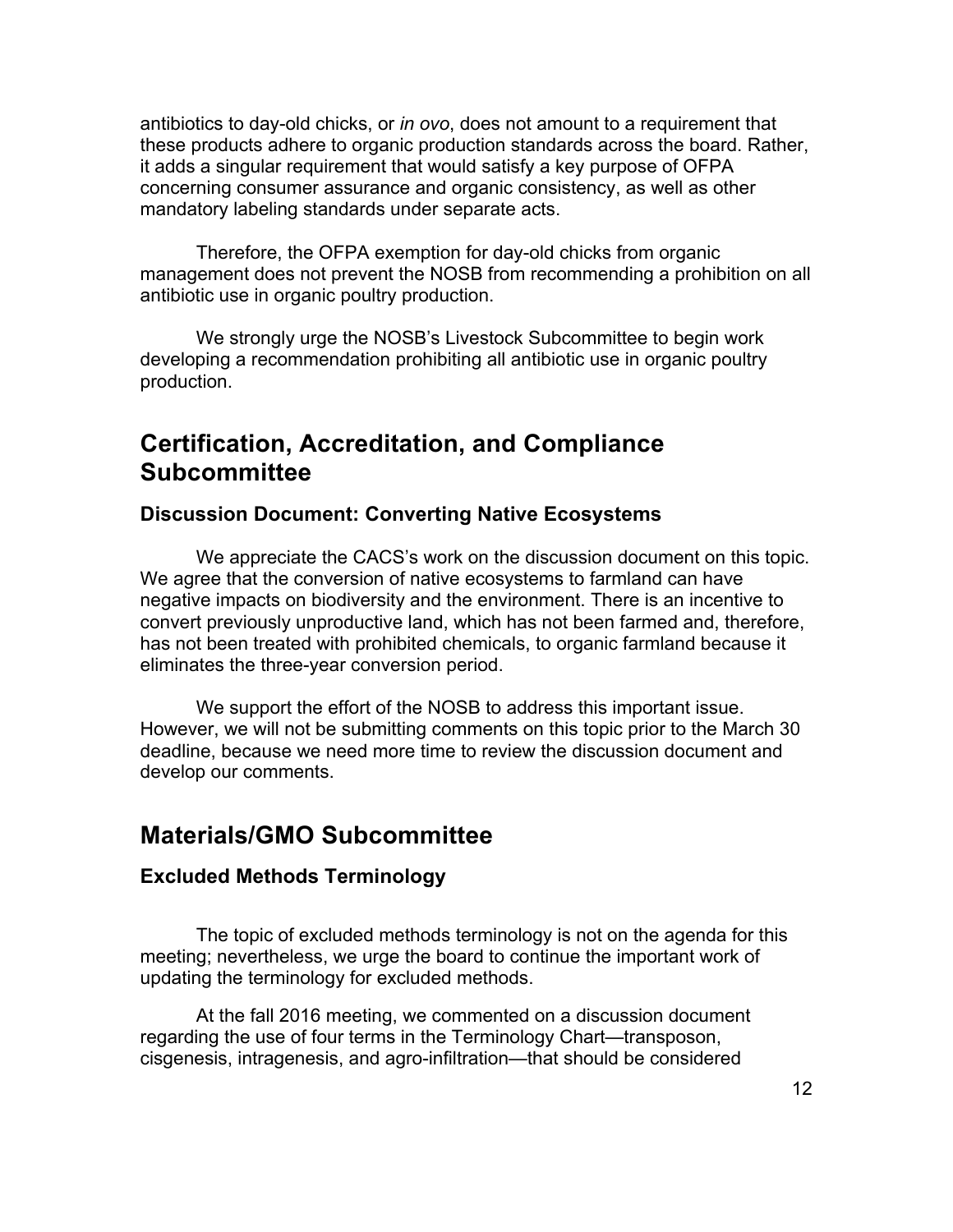excluded methods. We urge the Materials/GMO Subcommittee to bring a proposal to the board to ensure that these terms are also included in the terminology for excluded methods.

Agro-infiltration, as the accompanying note in the fall 2016 discussion document's chart explains, means "in vitro nucleic acids are introduced to plant leaves to be infiltrated into them." Thus, agro-infiltration is clearly an in vitro nucleic acid technique and clearly falls under the definition of "modern biotechnology." Therefore, agro-infiltration should be an excluded technique since modern biotechnology is an excluded method.

Cisgenesis and intragenesis are also forms of genetic engineering and clearly should be listed as excluded methods, as well. Cisgenesis refers to "the genetic modification of a recipient plant with a natural gene from a crossable sexually compatible—plant. Such a gene includes its introns and is flanked by its native promoter and terminator in the normal-sense orientation."<sup>10</sup> Intragenesis also involves the genetic engineering (or genetic modification) of a recipient plant with hybrid genes from a crossable species. Unlike cisgenesis, with intragenesis, the regulatory components of the gene (e.g., the promoter and the terminator region) do not need to come from the same species; they can come from a crossable species, hence their being called a hybrid gene.<sup>11</sup> Both cisgenesis and intragenesis are clearly subsets of genetic engineering and clearly constitute an excluded method.

Transposons are mobile genetic elements that have been used to genetically engineer plants and animals.<sup>12</sup> These uses clearly constitute an excluded method since they are used in genetic engineering. Transposons can also be used to create animal vaccines. While GE vaccines are not prohibited in the organic program, due to the exemption of vaccines from the excluded methods terminology, GE vaccines should not be allowed in organic production. However, even if they are to be permitted, transposon use for creating GE plants and GE animals clearly falls under the excluded methods. At the least, transposons should be in the Terminology Chart in the Guidance on Excluded Methods with a note saying that use in vaccines for animals may be allowed.

In summary, we urge the subcommittee to bring forth a proposal to include the terms transposons, cisgenesis, intragenesis, and agro-infiltration as excluded methods.

 $10$  Schouten HJ, Krens FA and E Jacobsen. 2006. Cisgenic plants are similar to traditionally bred plants. *EMBO Reports*, 7(8): 750-753. At:

www.ncbi.nlm.nih.gov/pmc/articles/PMC1525145/pdf/7400769.pdf

<sup>&</sup>lt;sup>11</sup> See slide 11 in www.slideshare.net/HudaNazeer/transgenesis-intragenesis-cisgenesis

 $12$  Ivics Z and Z Izsvák. 2010. The expanding universe of transposon technologies for gene and cell engineering. *Mobile DNA*. At: mobilednajournal.biomedcentral.com/articles/10.1186/1759- 8753-1-25